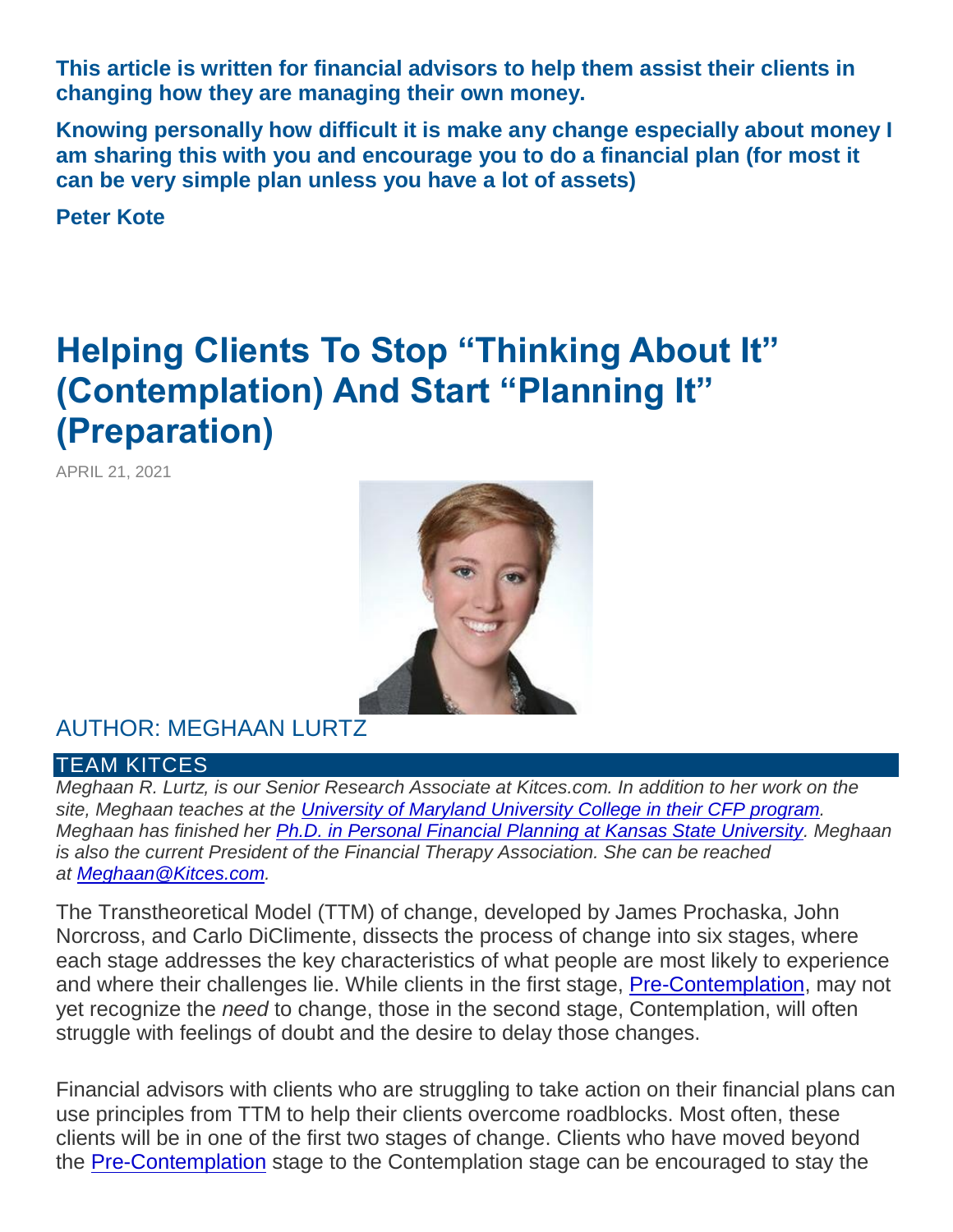course by understanding that these early stages of change do *not* involve any action (yet!).

# 'Broken-Record' Meetings: Clients' Self-Doubt And Desire To Delay Changing

Thankfully, clients in the Contemplation stage of the Transtheoretical Model (TTM) of change generally don't lie to their advisors as it may sometimes seem like they do in the Pre-Contemplation stage, where they promise to change with no *intention* to change. Instead, clients in this stage often get stuck, persistently demanding that the advisor promise some level of certainty about the outcome of the change (which advisors simply cannot do!) – to the point that it feels like having the same meeting over and over again, without moving forward.

This 'broken record' phenomenon tends to happen because of two common behaviors we see in this stage of TTM, known as the two 'D's' of Contemplation: Doubt and Delay. To keep clients moving forward through the change process, advisors can address these two issues to help clients by reducing their reasons *not* to change and encouraging them to envision how their change will (or won't) impact those around them.

# DOUBT INHIBITS THE CONFIDENCE WE NEED TO TAKE ACTION

Doubt can be related to how we feel about ourselves and our capacity (time, knowledge, ability) to carry out the change. People in the Contemplation stage may believe that they are incapable of making a change (pure and outright doubt of their skill level or ability to procure the required resources) or they may not yet have full confidence in our ability to actually implement change, preventing them from even trying because they are convinced they will fail.

Even though we might *think* we can do it, there is still enough doubt in our mind that makes us want to stay where we are without taking action. We don't want to risk trying, failing, and facing the possibility that we were not 'good' or skilled enough to do it. Staying right where we are, just generating ideas, can feel a lot safer than trying to change and failing once again.

Doubt may also be based on a lack of understanding; for example, a client may think, "I doubt I can save more. I can't even figure out where my money is going now!" This is related to [one of the main reasons people can't commit to change in the Pre-](https://www.kitces.com/blog/pre-contemplation-stages-of-change-transtheoretical-model-changing-to-thrive/)[Contemplation stage, which is because they don't know](https://www.kitces.com/blog/pre-contemplation-stages-of-change-transtheoretical-model-changing-to-thrive/) *how* to (don't underestimate the power of knowledge!).

Finally, people also commonly doubt that the change idea itself is actually appropriate for us, or whether the change is *really* worth the effort. For example, they may think, "I know I can save more, and some of that money I want to save could come from the money that I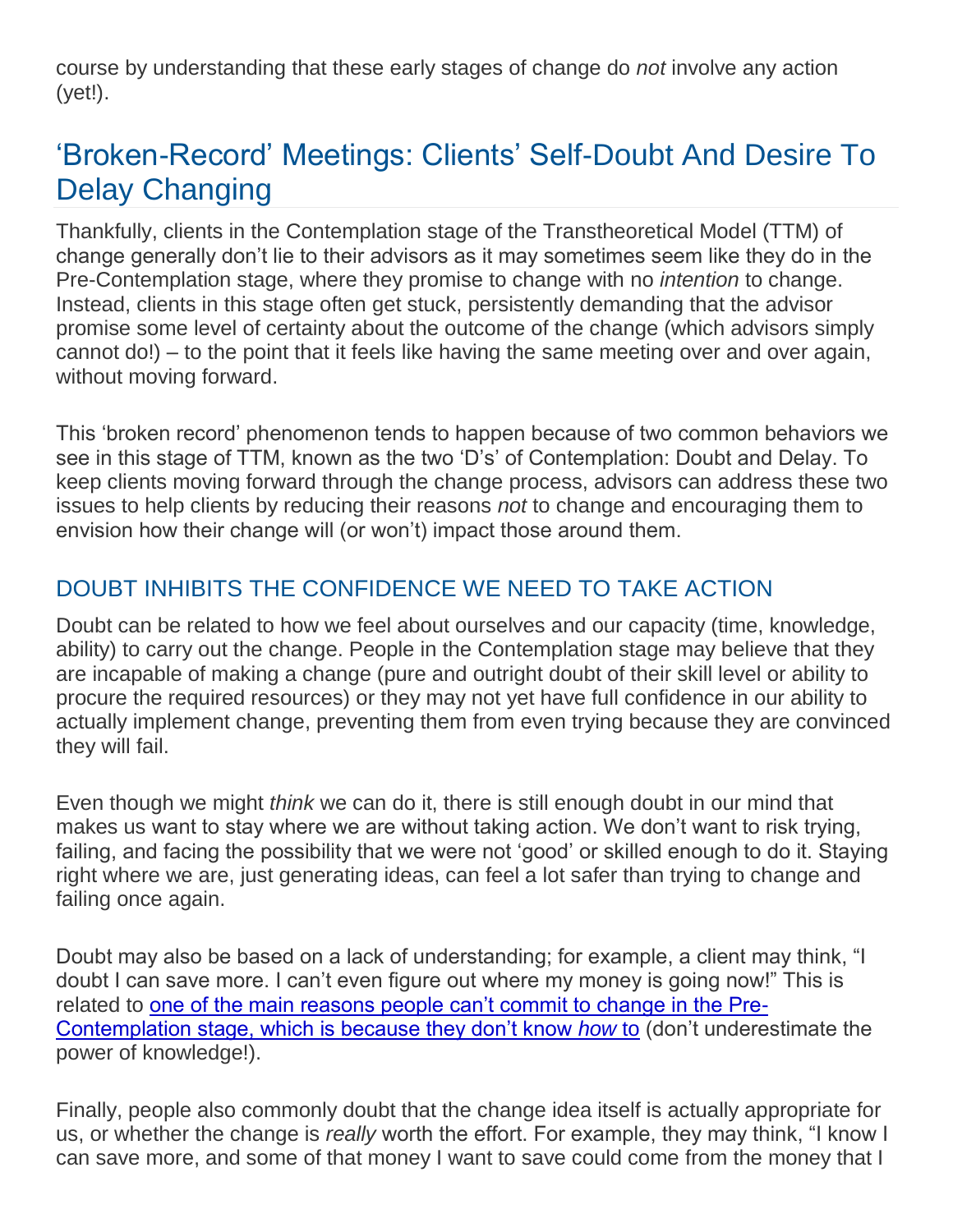give to my kids, but I am not sure that is worth the fight." Because for some clients, changing their behavior to save more is not worth the emotional turmoil they associate *with* the change!

# DELAYING ACTION CAN ARISE FROM DOUBT… BUT IS AN IMPORTANT ASPECT OF THE PREPARATION STAGE

Another interesting tendency that people have is to delay because delaying can feel good – it lets us put aside certain things we don't particularly *want* to get around to doing (though we know we eventually *need* to do those things), leaving space to spend time on more enjoyable activities.

For instance, individuals might enjoy having positive aspirations while staying right where they are, feeling resistant against disrupting the status quo (and the associated 'good vibes'), and taking steps to achieve the goals that are the target of their positive aspirations. As while it can be pleasant to cling to positive aspirations and hopes for change, not actually *doing* anything to act upon those thoughts allows us to continue to enjoy imagining the realization of those ideals without risking failure (which can be scary).

Additionally, delay naturally often arises from having doubts. If we have doubts about taking action, it is easy to put off moving forward. The tendency to delay in the Contemplation stage is quite nuanced, though, as the inability to move forward might involve some of the technical reasons that doubts arise (e.g., lack of resources, ability, knowledge), it can also be rooted in psychological concerns, such as fear of simply taking that first step into action.

*Example 1: Larry doubts he can keep his spending within his planned budget because, while he has generated idea after idea for how he can control his spending, he is afraid that the moment he implements one of his ideas, he will fail and all of his painstaking efforts to plan and stick to a budget would have been for nothing.*

*As such, Larry delays making any changes at all, and instead just continues to be positive, clinging to an optimistic outlook by generating more clever ideas to reduce his expenses.*

*However, because his doubt has fueled his fear of failure, he delays taking action and never implements any of his ideas to actually change his spending habits.*

Luckily though, according to TTM, the next stage of change after Contemplation is Preparation – *not* Action. Because in order to successfully implement change, it is important first to *prepare* for that change once the client is on board with the fact that they *want* to change. If clients don't fully understand that they need not take immediate action after successfully contemplating the change (and that it's okay – in fact, encouraged! – to pause and *prepare* to take action), delaying may be their natural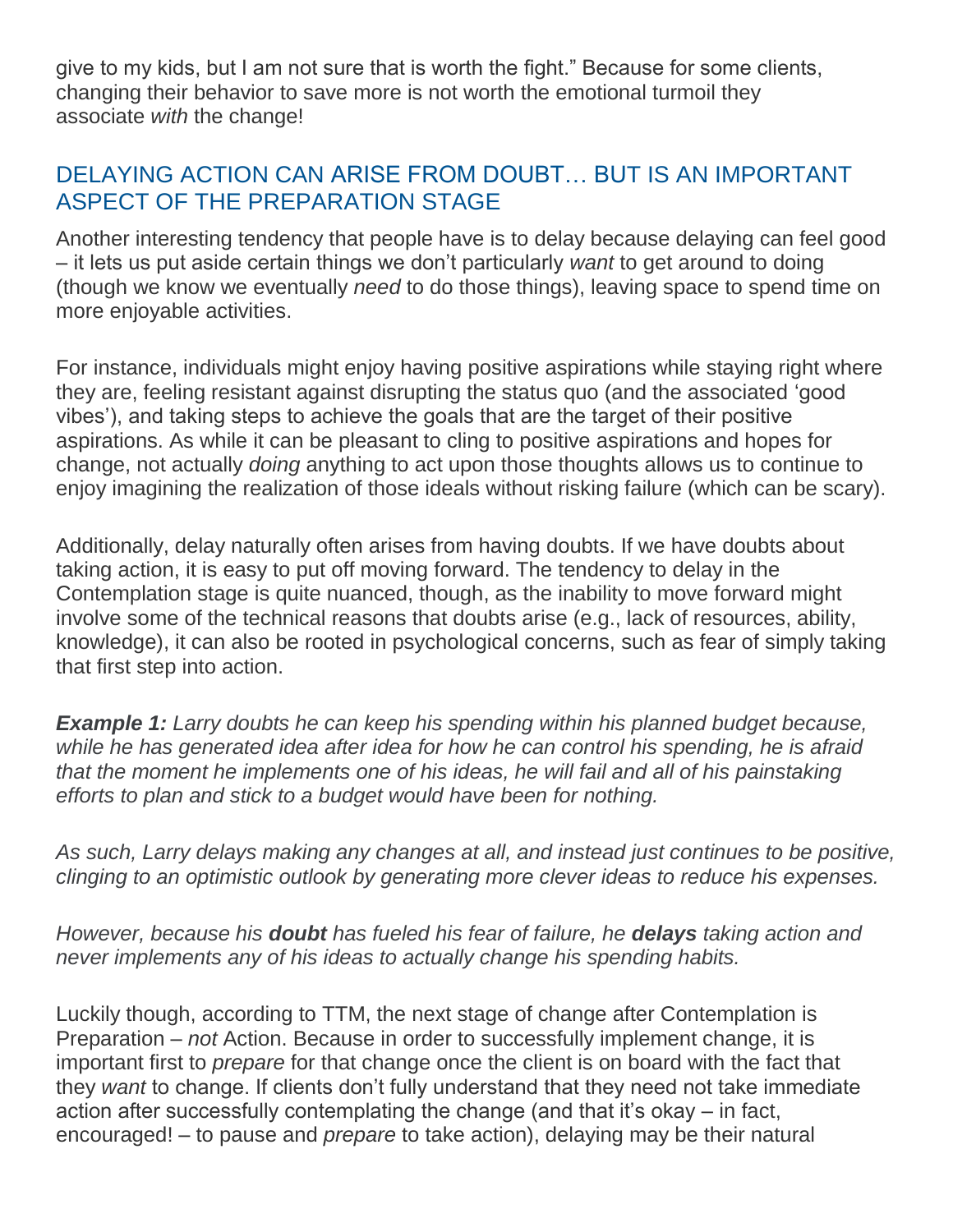response. Expecting a client to take action without giving the Preparation stage its full due can be equivalent to setting up the client for failure.

Furthermore, change research indicates that the biggest defense used as a reason *not* to change often involves the time commitment required to implement the change. Advisors have all heard from clients that they don't have time to learn how to budget, make appointments with a CPA or Estate Planning Attorney, fill out paperwork, or read through their enormous financial plan.

The other way delay creeps in – and advisors likely see this one a lot – is in our quest for certainty. The need for certainty is a human one, and when we can't have it, the natural thing to do is to maintain the status quo through delay. The trouble is, change and uncertainty are probably our *only* certainty!

*Example 2: Gena knows she has to make changes to her estate plan. Each time she meets with her advisor, though, the meeting ends the same way…*

*Advisor: Okay, we have another great idea here for dividing your wealth and what needs to be done after you are gone. Tell me, when next week can you meet with the estate planning attorney?*

*Gena: Yes, I totally agree we have another 'good' idea. But I still need to think about it. My children… you just do not know them the way that I do. I really, really have to get this*  right. It has to be perfect and I am not going to get in front of the attorney until I have the *perfect solution.*

In the example above, Gena and her advisor are going to go around in circles generating solution after solution, but not implementing any of the ideas because Gena cannot get past her need to have the 'perfect' failsafe plan.

# Contemplation To Preparation: Reducing Client Defenses And Identifying How Their Actions Impact Others

While [one](https://www.kitces.com/blog/pre-contemplation-stages-of-change-transtheoretical-model-changing-to-thrive/) of the objectives in the Pre-Contemplation stage is about increasing *positive* reasons for change, the Contemplation stage shifts the focus to addressing and reducing the *negative* reasons against change. These negative reasons, emanating from Doubt and Delay, are often used by clients as excuses to defend their current actions, even when they *want* to change those actions. Accordingly, it is important to address and eliminate as many of these reasons as is practical so that clients don't have so many defenses that they find it impossible to implement the desired change (especially when doubt is also on the table).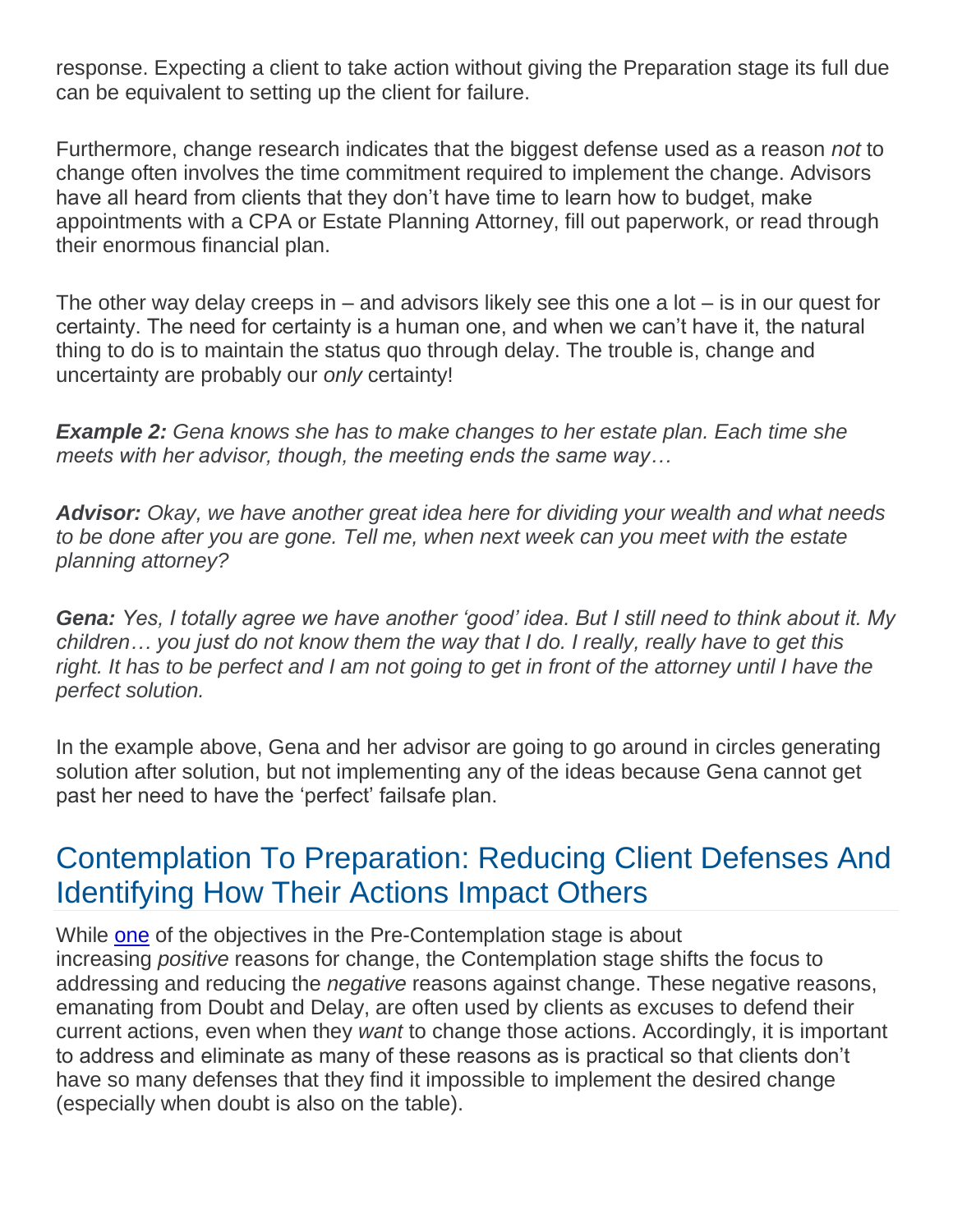# REDUCING THE 'CONS' THAT CLIENTS USE AS REASONS NOT TO **CHANGE**

So how do you know how many of these negatively based 'con' defenses we need to address and help clients eliminate? As a rough guideline, advisors can tally the client's pros (which can include [the pros uncovered in the Pre-Contemplation stage\)](https://www.kitces.com/blog/pre-contemplation-stages-of-change-transtheoretical-model-changing-to-thrive/) and then aim to maintain twice as many pros as cons. The proportion of pros versus cons is similar to other positive versus negative conditioning ratios you may have heard recommended before. For example, for every negative comment, we usually need three or four positive comments to counteract the negative.



#### Nerd Note:

Why this strange ratio for positives and negatives? Why is it not 1:1? Loss, pain, or insult feels much worse than a gain or compliment of the same magnitude. This inconsistency between gains and losses and how we feel about them is captured in work by Daniel Kahneman and Amos Tversky in their now very famous theoretical framework, Prospect Theory. And it means for the feel-good 'pros' to outweigh the feels-much-worse 'cons', we need a much more favorable ratio of pros to cons than just 1:1!

This does not suggest that *all* cons must be eliminated; some cons simply cannot be removed and are here to stay. That is okay. Selecting the cons to eliminate can be an opportunity to work with the client to better understand their financial planning priorities.

The reason that some cons cannot be eliminated is that when it comes to our beliefs about money, the things we believe run deep. For example, it is not uncommon for some people to believe that life insurance planning can be the actual *cause* of death; they may believe that figuring out and setting up life insurance needs will result in an untimely death, either because someone may have wanted the insurance proceeds enough to plot the insured's death, or because perhaps that is just how the irony of life goes.

If a client is clinging to a particular 'con' as a reason *not* to change, it can be very hard to convince them to consider that change and it won't really matter to the client if you agree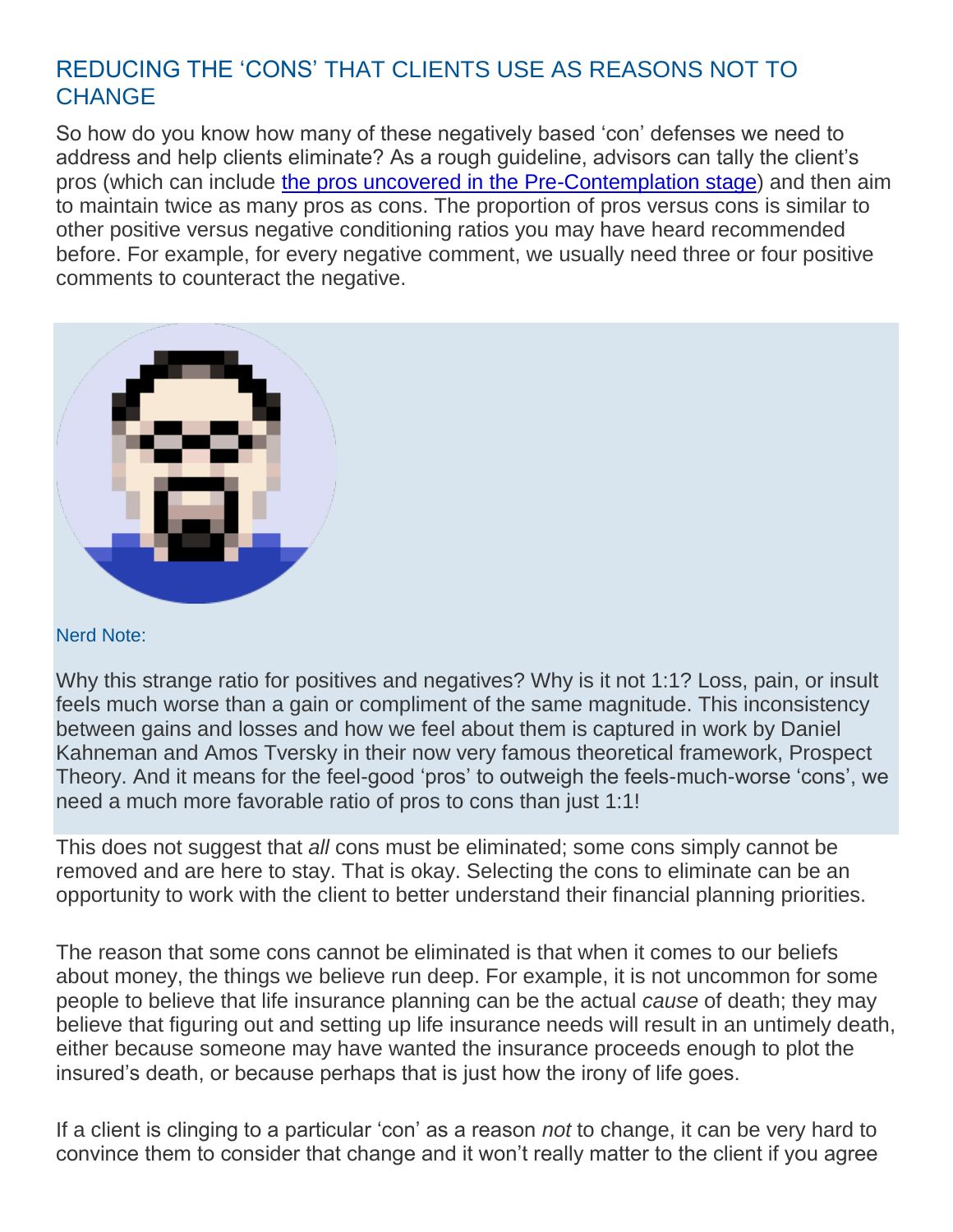with them or not. Nor would it matter to the client if you are able to offer rational reasons for abandoning the con they are clinging to. In the instance of the life insurance example above, an advisor might be able to convince the client that their belief is not very realistic, but it wouldn't really matter that they were convinced or not, what *does* matter is being able to remove enough of the other cons (e.g., the insecurity of not knowing if their loved ones would have what they need in place in the event of an untimely death, or feeling that family members would fight over insufficient resources) to the point that the balance of the scale lies in favor of getting life insurance.

Clients who feel strongly about their particular money issue may be very resistant to the idea of changing their beliefs. While working to reduce the negative 'con' reasons that prevent clients from changing will obviously be less enjoyable than identifying the more positive 'pro' reasons and can even result in disagreements, it does not mean that the process has to involve a fight. If a client will not let go of a particular con, let them keep it and try for another one. Trying to force someone to give up their con will likely only cause them to dig in deeper – and again, not all of them necessarily have to be removed to tip the scales in favor of changing. So choose your battles effectively, let clients cling to certain cons, and move on.

*Example 3: Frank, Sally's financial advisor, wants Sally to save more money so that she can start funding her retirement.*

*Frank believes that Sally can save by giving up the trips she makes to Cabo three times a year. Sally refuses, saying that those trips are an important way for her to take time out for herself. Giving up trips to Cabo is a huge 'con' for Sally when it comes to her saving more for retirement.*

*Instead of fighting with Sally about Cabo (which would be the most logical place to cut spending in Frank's mind), Frank decides he will start working on other areas where Sally can save and that she feels less strongly about.*

*Frank knows that Cabo isn't worth the fight – there are many other ways to solve this problem and, although Cabo would be the most technically efficient answer, it is not the right answer for Sally to begin a long-term savings habit.*

The example above illustrates that it does not really matter if the advisor thinks that a particular con needs to be eliminated; it is more important to identify the cons that the *client* will be willing to abandon. If the client is dedicated to a certain con, the advisor can let that one go and choose another to address with the client. It is, after all, really just a numbers game – advisors need not die on any one hill as there are always more to climb up and back down before they get clients to the Action stage!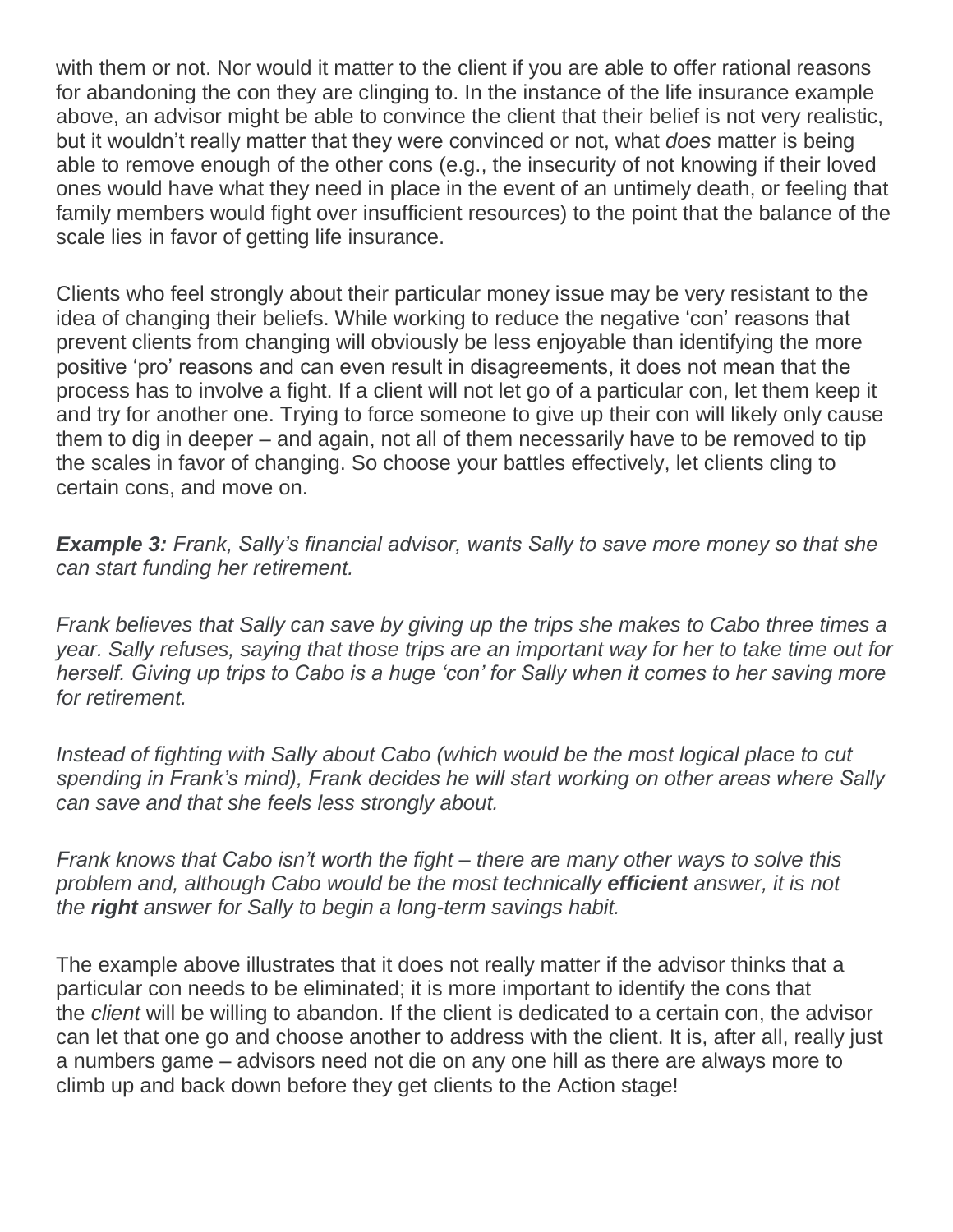# SHOWING CLIENTS HOW THEIR REFUSAL TO CHANGE CAN IMPACT **OTHERS**

In addition to helping clients reduce the number of negative cons that keep them from changing, advisors can also help clients in the Contemplation stage by helping them understand how their actions (and failure to act) affect more than just themselves.

Sadly, people won't always change for themselves, but because we are social creatures, we will often be motivated to change for others. Accordingly, before asking a client to focus on what the change will do for them (which we began to do in the Pre-Contemplation stage), advisors can first ask them to spend some time and energy to think about what their change will do for others.

For example, a person might not stop smoking for their own benefit because they enjoy smoking, it helps to calm them down, and they may feel they don't do it frequently enough that it's a real hazard to their health. (Perhaps they limit their smoking to one cigarette when they have a beer or when they are out with friends). However, they might stop smoking when they think about the impact on their relationship with their children and/or grandchildren. Perhaps by quitting, they may have more energy to play with their grandchildren, or that their adult children (who previously hadn't wanted their own kids to be around second-hand smoke) may actually let the grandkids visit for a change. Or maybe stopping would make them a better role model for their loved ones; instead of being considered a bad influence, their loved ones may be very proud of them (and even inspired by them!) for being able to quit smoking.

# Worksheet Tools For Advisors To Help Clients Address Cons And The Impact Of Change On Others

Addressing the cons that a client may use as defenses against changing isn't about arguing, aggressively confronting, or putting down the client's opinions. It doesn't help to point out how ridiculous some of the reasons that clients have against implementing change are (no matter how tempting it may be!). That would be like telling someone they are an idiot… and we *don't* want to do that to our clients (or anyone else, for that matter!). Instead, the art of addressing cons is really more about helping clients to see their defense from a different perspective.

### EXPLORING CLIENT DEFENSIVENESS WITH CONTEMPLATION STAGE WORKSHEETS

Instead of telling clients that their perspective or thinking is flawed, advisors can be more helpful by encouraging the client to think about what they have just said to help them understand how their thinking fits (or doesn't fit) into their desire to realize goals.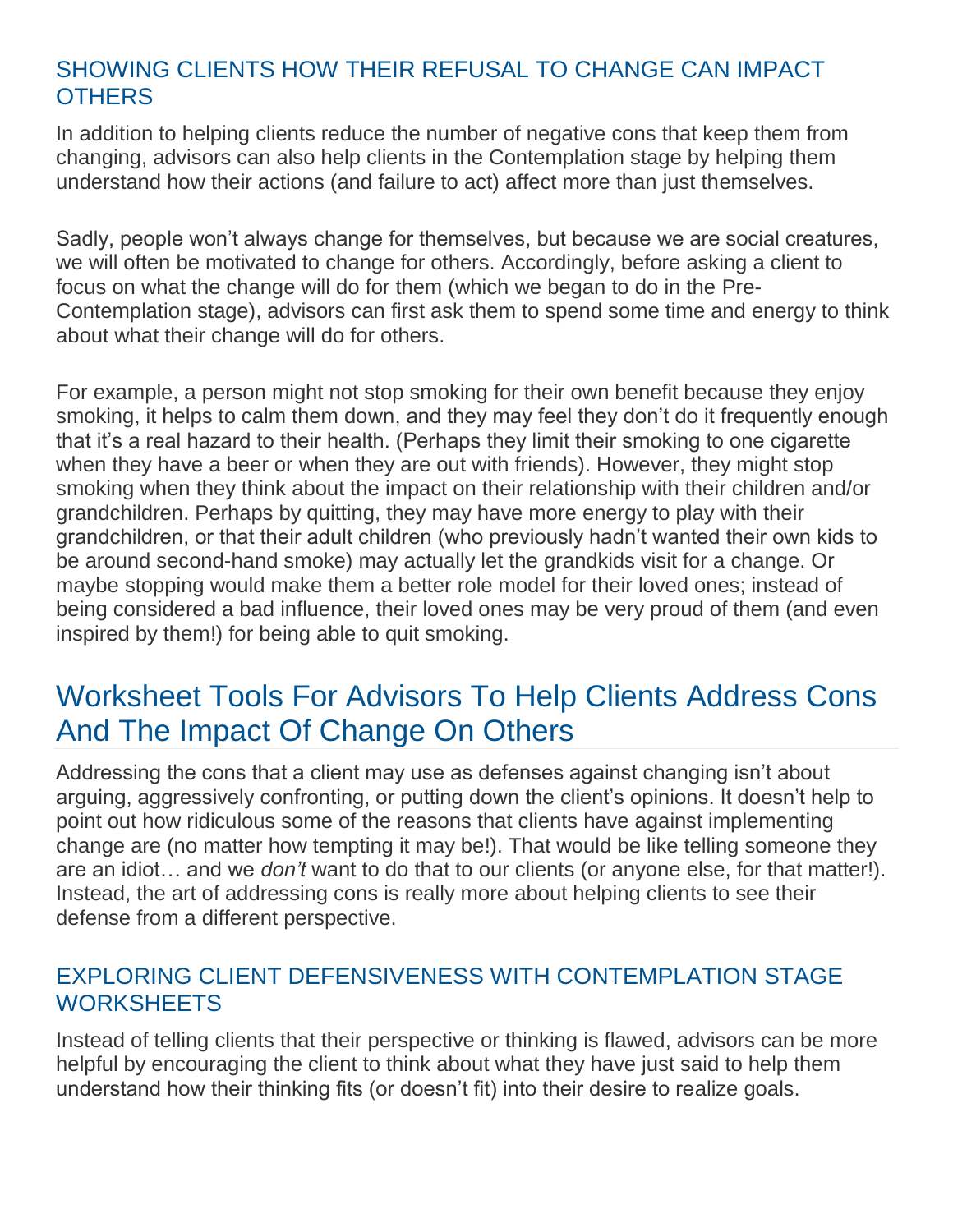To facilitate these conversations, financial advisors can use a structured reflection exercise with the ["Addressing Defenses" worksheet below, which research has shown](https://www.kitces.com/blog/reflection-client-conversation-technique-behavioral-bias-resistance-implementation/)  [works very well to help people address their own resistance.](https://www.kitces.com/blog/reflection-client-conversation-technique-behavioral-bias-resistance-implementation/)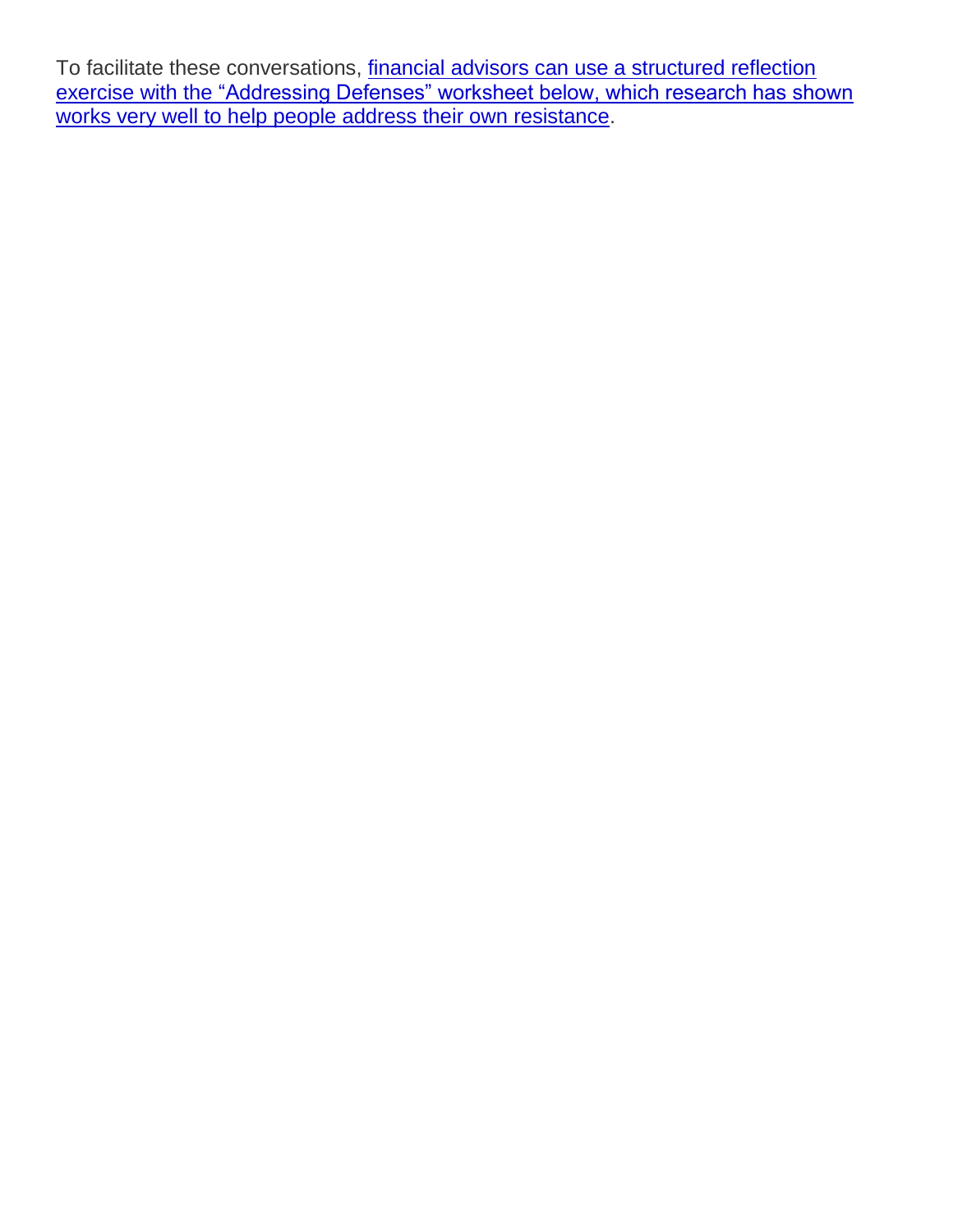# **Addressing Defenses Worksheet**

## **DEFENSE 1: IT TAKES TOO MUCH TIME.**

#### **Alternatives**

- . If I don't stop the behaviors now, things could get worse.
- The time I invest today saves me a lot of time I would spend worrying or stressing
- . I have support to get the most out of my time, such as having a working meeting with my advisor, which will make the time spent that much more profitable.

# DEFENSE 2: IT IS EASIER TO JUST KEEP ON MY CURRENT PLA MIGHT NOT EVER HIT MY 'BIG GOAL', BUT I WILL BE ABLE TO

#### **Alternatives**

- You might not be able to retire if there was a dramatic change in the market place or a different health scenario.
- · I still worry about my financial situation, so just going as I am going won't truly make me I
- If I manage my finances I can have my big goals and achieve financial freedom

## **DEFENSE 3: A LITTLE STRESS GIVES ME AN EDGE.**

#### **Alternatives**

- A little stress might be good every now and again, but prolonged stress is extremely bad f one's health and wellbeing.
- Unmanaged stress often leads me to ignore my financial obligations because just don't ha any more bandwidth do deal with another thing, even if that thing is important.
- Stress is telling me that I have too many demands, but I choose to share my demands and get the support I need today.

### DEFENSE 4: FILL IN THE BLANK WITH YOUR OWN COMMON

#### **Alternatives**

· Fill in the blank...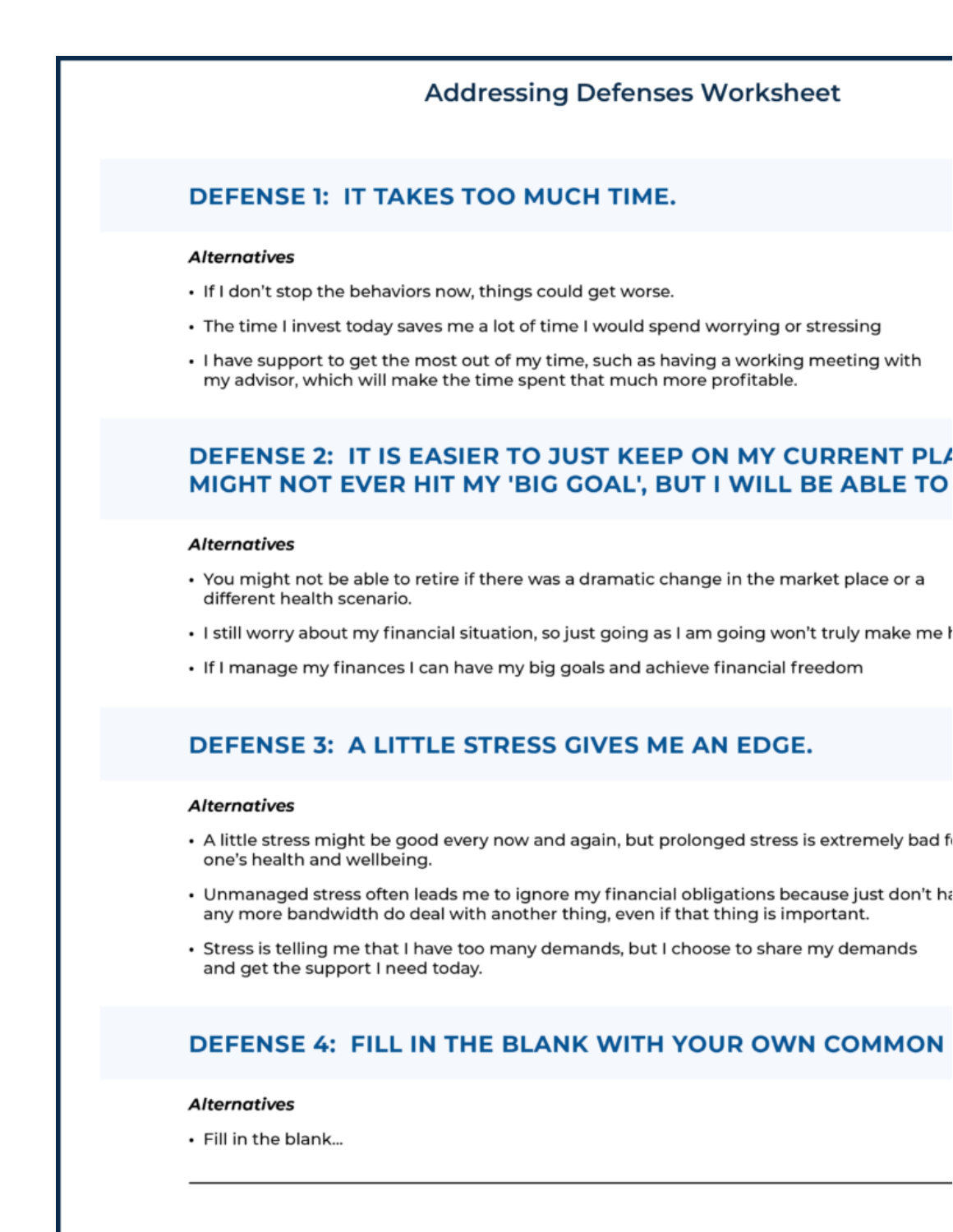### Introducing Worksheets For The First Time During Client Meetings

If an advisor pushes a client too hard (often unintentionally), they can quickly become the enemy in their client's eyes, which can result in more resistance. As such, this worksheet offers a list of common doubts and defenses that the advisor and client can go through together to better understand what situations and responses the client identifies with.

Remember, these exercises are *not* meant to change the clients' minds! Instead, the worksheet delves into common defenses and is structured to make discussing defenses easier. Consider the following exchange for how to set this up.

*Example 4: Frank, the Financial Advisor, and his client Sally are back at it, looking for areas where Sally can save more money.*

*While they have made progress, they still have a way to go. Frank has noticed that Sally is becoming increasingly more defensive about reasons not to save with each meeting. Thankfully, Frank reads the Nerd's Eye View blog at Kitces.com and has a new idea.*

*During their next meeting, their conversation goes like this:*

*Frank: Hi Sally, welcome. Thanks for being here. I am really excited about our time together today.*

*Sally: Bah, well… I am not. More 'fun' spending cuts, here we come.*

*Frank: Sally, actually, I am glad you brought that up. I do not want to just dive into the budget today. We have been working really hard on that, and I think it is time for a breather. I want to spend today, if it is alright with you, learning more about you.*

#### *Sally: Okay…*

*Frank: I fully recognize that what you do and what you have done is hard. And I want to understand a bit more about how you are feeling about what we are doing and see if there are other ways to think about our work.*

*Sally: Well, if it does not mean making more cutbacks today… I am willing to give it a try. [Sally smiles.]*

#### *[Frank hands Sally the "Addressing Defenses" worksheet]*

*Frank: On this worksheet, you will find a list of common reasons why we struggle to move*  forward and why we doubt ourselves and even put up defenses. These are all natural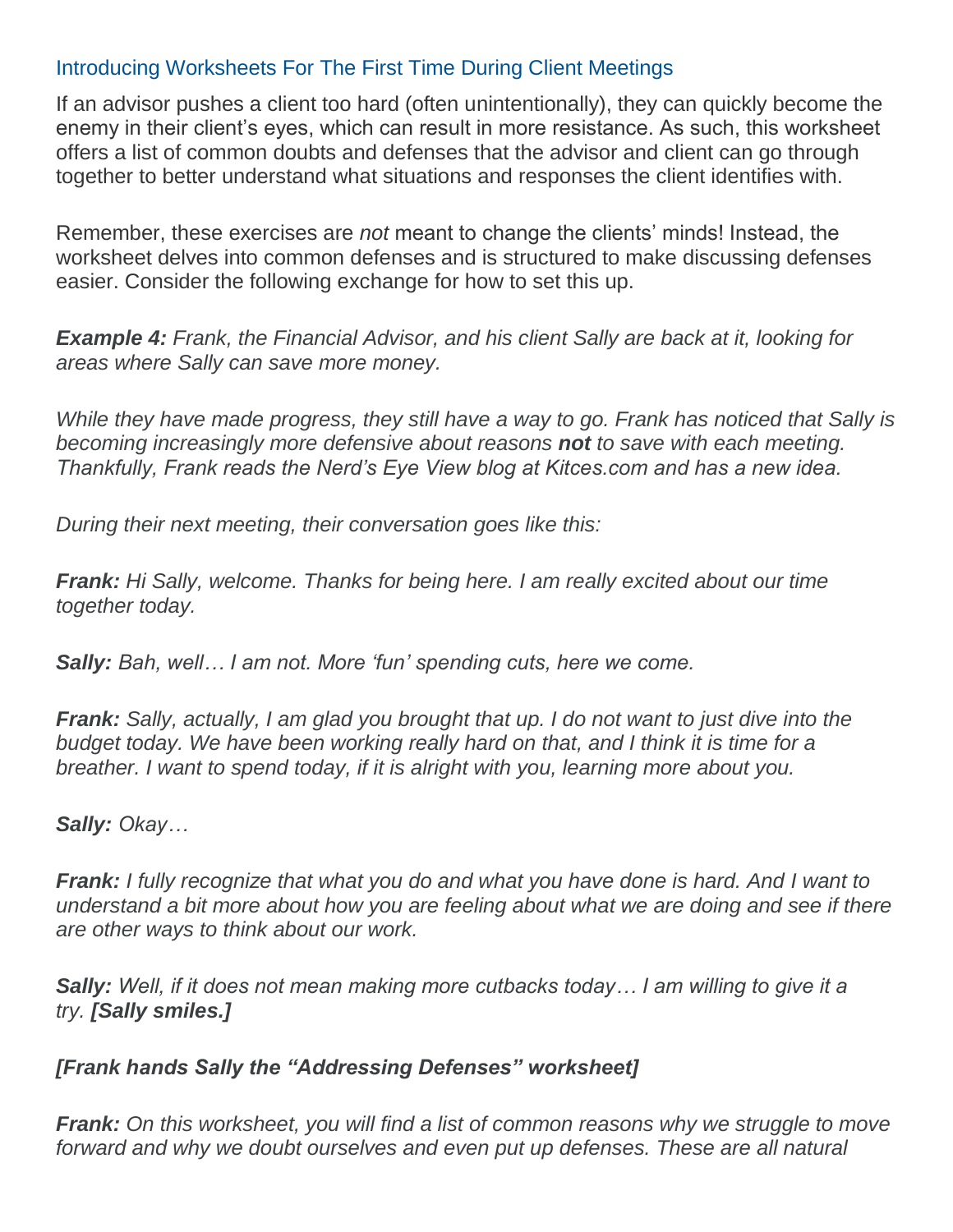*things that people do, and I just want to understand which of these are more common for you. Let's review this list and see what comes up as we talk about what does and does not resonate with you, one by one.*

By providing an opportunity for the client to reflect on their reasons for resisting change, the advisor helps the client adopt a new perspective about resistance without actually encouraging more resistance to arise! And, as an added benefit, advisors may find that the client really enjoys the process of engaging with you and is open to discussing how a new viewpoint can be interesting or at least worth considering.

Reviewing this worksheet can be a good opportunity to explore the personal defenses they find themselves using and how they might replace those with alternative messaging included on the worksheet, or their own new reasons they provide and add to the list.

For instance, if Frank, the financial advisor in the example above finds that his client Sally seems to want to engage in reviewing the worksheet, he could ask her to think about their budgeting project specifically, to explore what doubts and defenses commonly come up for her when they talk about spending cuts.

How Normalizing Change Can Help Clients Move Forward

Another way to introduce the use of worksheets in practice with clients, especially for firms that haven't used them with clients before, is by normalizing the process in the first place. By communicating the idea that change is hard, advisors can move on to stress that, because their firm understands how the difficulty to implement change is normal for clients, they utilize specialized worksheets designed to help clients see – and discuss – the change in new ways.

*Example 5: Frank, the Financial Advisor, is meeting with his client Deborah who has come to see Frank for help with her estate planning after a divorce.*

*Frank: Awesome, we have quite the list of possible solutions. Where do you want to start? What seems to jump out as the most doable?*

*Deborah: Um, none?*

*Frank: Tell me more about what you mean by none.*

*Deborah: Well, I mean… we keep coming up with ideas, different technical and different emotional things we are trying to accomplish, but I haven't found one yet that I really think I can do. I do want to update the estate plan, but I am really afraid of screwing up and ending up in a worse situation even compared to now – being divorced is just horrible, and I cannot take any more stress and failure right now.*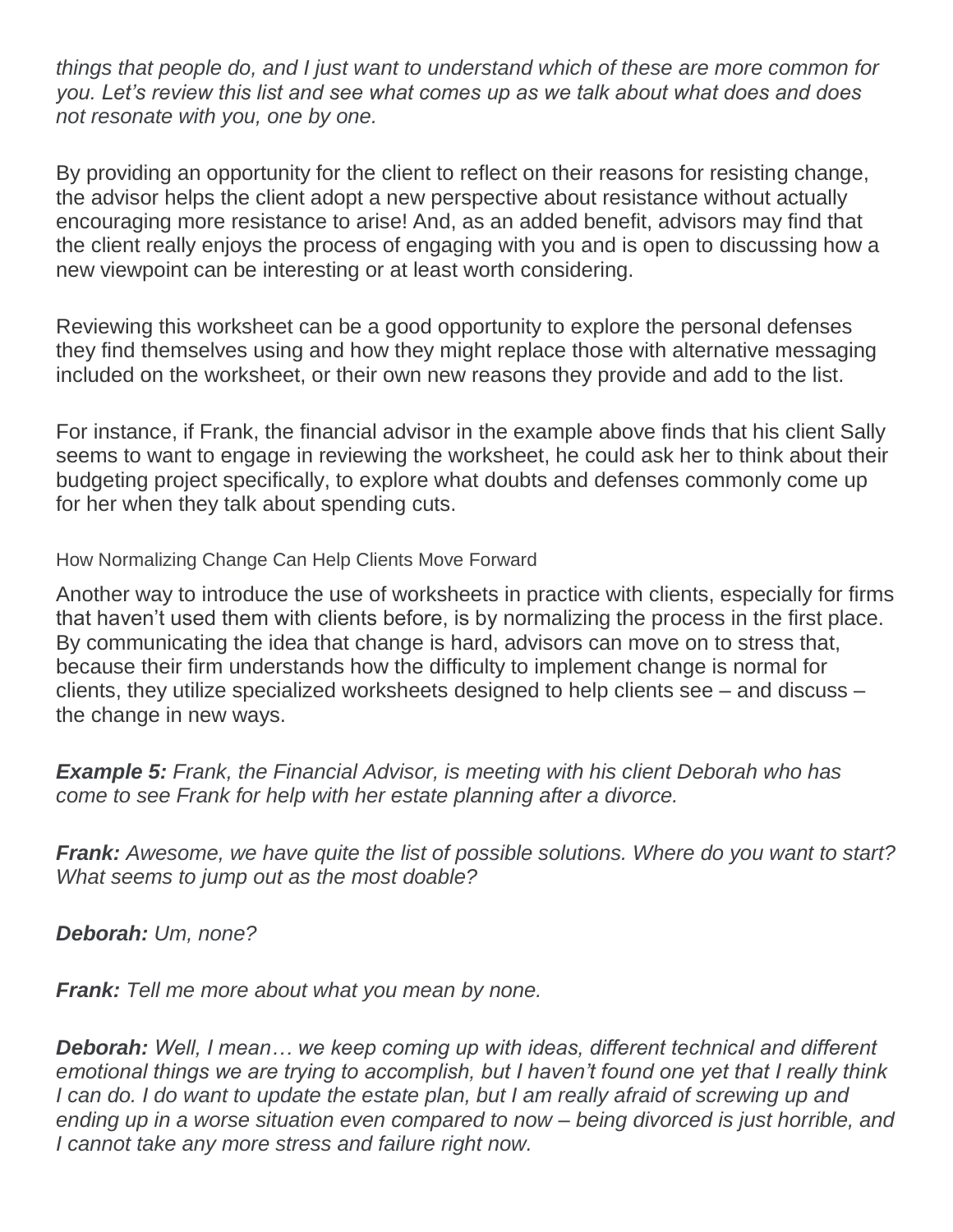*Frank: Thank you for sharing that with me; if I hear you correctly, there is a lot of doubt floating around right now, and the desire to delay until that doubt is resolved is important.*

*Deborah: Yes, I want to make a change. I mean, that is why I am here. I have tried to change and think through what all needs to be done now that the divorce is finalized. But on my own, and I just can't – I am getting professional advice because I clearly need it!*

*Frank: Well. I am glad you are here, and we are going to work together. If you don't mind, I think it is important for you to know that I believe your being here means you are capable of change. Change is a process, and change is really hard. People say it is constant, and they don't say that it is easy. And, as you note, you are already making some changes simply by being here.*

*Deborah: Yeah, I guess in some ways that is true.*

*Frank: That being said, I want to suggest something. At our firm, we do recognize that change is really hard, and, to that end, we have started using worksheets with clients that*  focus on different steps in the change process or, as I like to think of it, the change *evolution. Like grief or even learning, change too has a common flow to it, and the worksheets help us to systematically address different things people need for change. It is pretty cool and has been really helpful for a number of clients. I have even used them myself. Would you be interested in giving it a try?*

*Deborah: Well, you are the professional…if you think it will help. It's just a worksheet; it probably can't hurt. Sure, let's try it.*

### *[Frank gives Deborah the worksheet]*

*Frank: The first worksheet is about our natural defenses. We all have them, and we all do them – you actually even mentioned a common one, the fear that things could get worse. And while these beliefs may sometimes be true, they are not always true, and there might be other ways to see the concern. This "Addressing Defenses" worksheet will just help us talk in greater detail about how you are thinking and feeling – it helps me know how to support you. Let's just start with number 1… "Taking too much time". Do you ever find yourself saying that?*

*Deborah: Ha, yeah. I mean, that is what actually held me back from just calling an advisor out of the gate. I just thought working with you and all the paperwork you would make me do that the process of doing anything would just take so much longer.*

*Frank: Okay, now let's look at these alternatives. Do any of these alternatives feel like other ways you think about that belief?*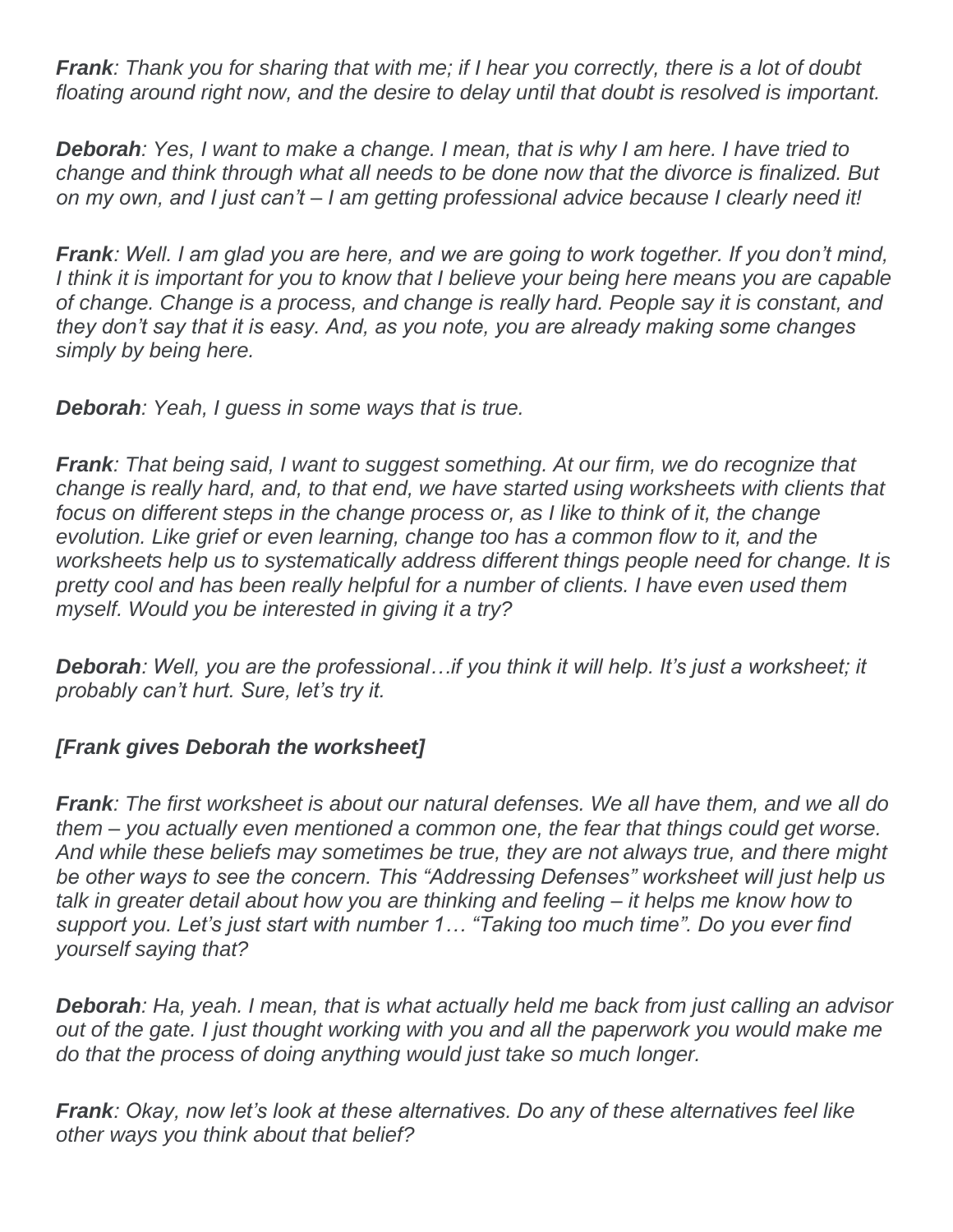#### *[Frank and Deborah continue talking as they more deeply explore Deborah's reasons for resistance]*

#### Using Worksheets With Clients Already Familiar With The Process

If you have used worksheets before – such as [worksheets for clients in the Pre-](https://www.kitces.com/blog/pre-contemplation-stages-of-change-transtheoretical-model-changing-to-thrive/)[Contemplation stage](https://www.kitces.com/blog/pre-contemplation-stages-of-change-transtheoretical-model-changing-to-thrive/) – the advisor can simply explain that this is the next stage of the process and introduce the worksheet using a dialogue similar to the one in the example below. There are no right or wrong answers or responses; it is just about creating a space and structure for an open dialogue.

*Example 6: Frank, the Financial Advisor, is meeting with his client, Carol. In previous meetings over the past few months, Frank recognized that Carol was in the Pre-Contemplation stage and was struggling to accept that she needed to diversify her portfolio.*

*But by working with Pre-Contemplation worksheets to fuel conversations about her*  resistance, Carol is now open to the idea of letting Frank help her diversify her *investments; she feels this is something she can do to set a good example for her children. However, she is still doubtful about the process and is uncertain about whether she can really achieve her greater goal of being a good role model for her kids.*

*Frank believes that Carol has successfully moved out of the Pre-Contemplation stage and is now in the Contemplation stage. He decides to try using the "Addressing Defenses" worksheet. Here is how their conversation goes.*

*Frank: I'm really glad we have been brainstorming again in this meeting. You are great at coming up with possible solutions, and I love scenario planning. Yet, I also want us to give some of these solutions a go – we can keep brainstorming, but I am interested in also putting together a plan. I am not saying that we need to take action just yet – but let's get pen to paper and map out one of these ideas. Let's commit to something and see what it would look like from start to finish.*

*Carol: Yeah, but the reason we keep brainstorming is that we still haven't found answers I am comfortable with. I have doubts about my ability to carry out certain ideas. I don't want to fail. And besides, I…I am not heading toward total financial ruin on my current path. I*  will agree with you that things could be better, but they could totally be worse. Like what if *we choose the wrong way forward, and we are in a worse spot than we are now? What would my kids think of my ability to take care of my finances?*

*Frank: If I am understanding you, and correct me if I am not, you are feeling a lot of doubt, and that doubt is naturally leading to delay.*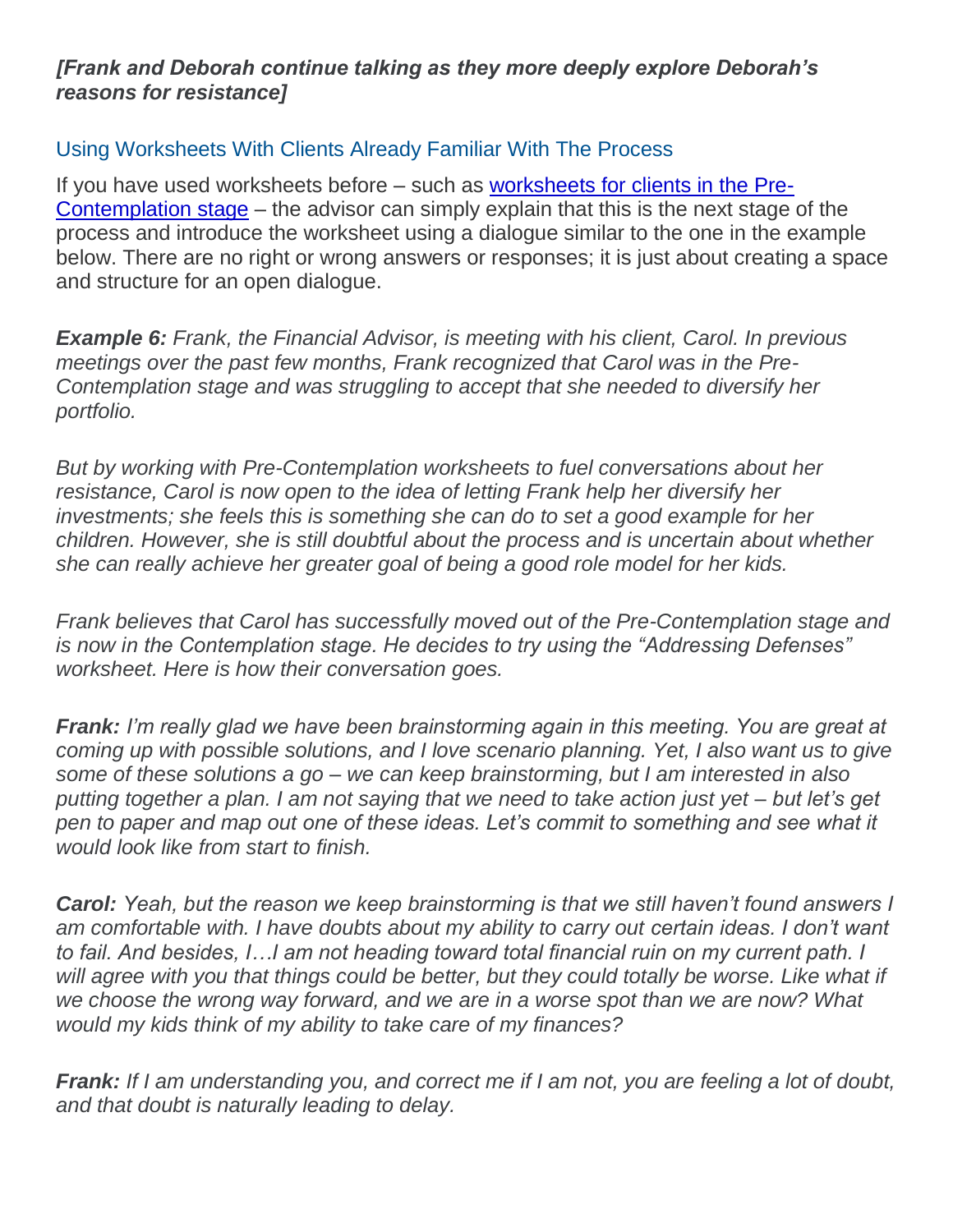*Carol: Yeah. I do have a lot of doubt, but I can't say that I see myself as purposefully delaying. I mean, that is why I am here, to change. Again, I just don't think we have the right solutions.*

*Frank: Well, how about this? Do you remember when we used those worksheets to talk about why the change was important?*

*Carol: Yeah, I found those conversations enlightening. They did help move me forward in some way… I mean, I realized how important it is for me to be a role model for my kids,*  but I clearly still haven't made any changes I committed to making. But I want to work on *those things.*

*Frank: Well, making change – putting our plans into action – we are not there yet, so let's just take that off of the table for now. If you are open to it, though, I do have some more worksheets to help us think through and reflect on some of the things we are wrestling with right now, those feelings of doubt and their relationship with delay. Would you be interested in giving it a go?*

*Carol: Sure. I mean, we are just brainstorming. No harm can come from brainstorming … let's try it.*

*Frank gets out the "Addressing Defenses" worksheet and hands it to Carol. They start to go through the common defenses – some related to finances and some to other areas of Carol's life – and just talk about how the alternative suggestions do or do not make sense to Carol.*

The result of any of these conversations, no matter how they start, is simply to get the client to see their own doubt and their own defenses in a new light. Again, it does not help to argue with the client over a defense or a doubt, but if they see alternate perspectives for themselves – many times, they will realize how unhelpful and even illogical their original beliefs are.

While clients probably won't *totally* let go of their original beliefs, raising awareness of new perspectives may reduce their resistance and help them become more receptive to ideas about moving forward. Advisors cannot make clients stop doubting or defending; they can only show the client that doubt and defensiveness do surface and, through nonjudgmental conversations, give the client an opportunity to talk themselves out of clinging to their inhibiting beliefs.

Furthermore, this may take time. Some clients may let go of something right away; others won't let go of anything for a while yet. The goal is really to have them contemplating and seeing their behavior for themselves. Clients do not want to be argumentative and go against your advice; after all, they know your advice is why they are paying you. Even so,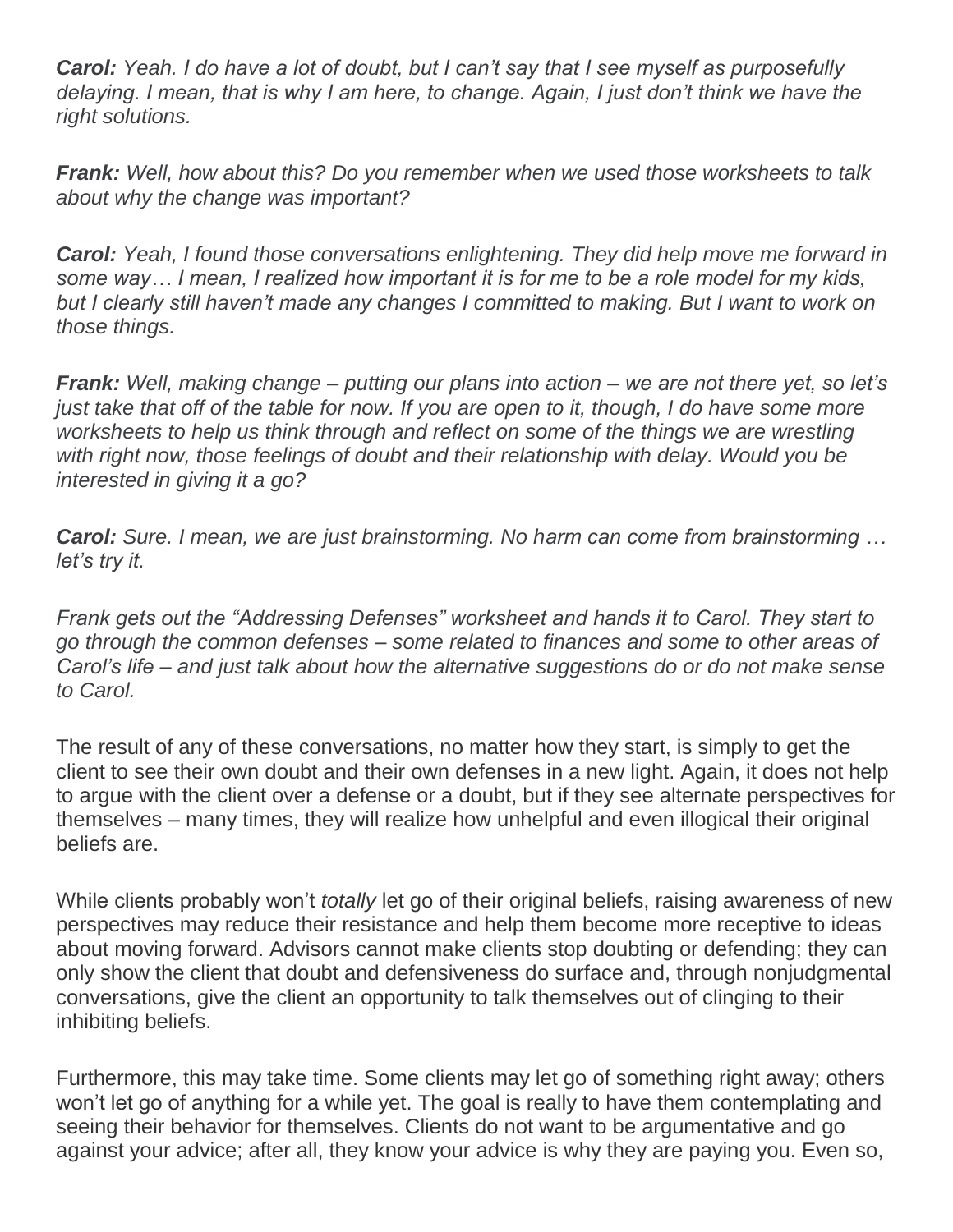change will always remain difficult. Clients will eventually get there, but it will not happen overnight.

## SHOWING CLIENTS THEIR IMPACT ON OTHERS CAN HELP REDUCE THEIR RESISTANCE TO CHANGE

In order to help clients overcome their barriers to change, advisors can encourage them to look at how the change will impact others. To do this, advisors can use a worksheet with clients in the Contemplation Stage called, "Noticing Our Effect On Others". It is often easier (and initially more motivating) to think about how our actions impact those around us. But how does this help with doubt and delay? Essentially, it relies on emotional activation to involve our bigger 'emotional brain', which involves more than just our own willpower driving us forward to change; instead, it ties into our natural desire to change for the sake of benefitting others we care about, helping us to recognize how our behavior can affect the health and happiness of others.

This process may help clients see their actions in a new light; perhaps they may identify their change more as a sign of bravery. For example, a client may choose to act on their plan even in light of knowing it could fail. But they are motivated to act because it will benefit their children one day, and anything related to their kids is what matters most to them. Emotional activation could also provide newfound strength or even a sense of pride; a client may think, "I am going to take this leap now because I know my family sees me and is watching me, and I want to make them proud!"

#### How To Introduce Worksheets To Help Clients Examine Their Impact On Others

Using emotional activation to help a client envision their relationships and identify how they will impact others around them is a form of *environmental reevaluation*. It is a key tool to help clients move from the Contemplation stage to the Preparation stage; as mentioned before, we don't always want to change for ourselves, but we are often motivated to do so for others.

Instead of considering alternative responses for our defenses (which was the focus of the previous "Addressing Defenses" worksheet), the "Noticing Our Effect On Others" worksheet asks us to consider alternative outcomes for our relationships and our life circumstances once the change is implemented.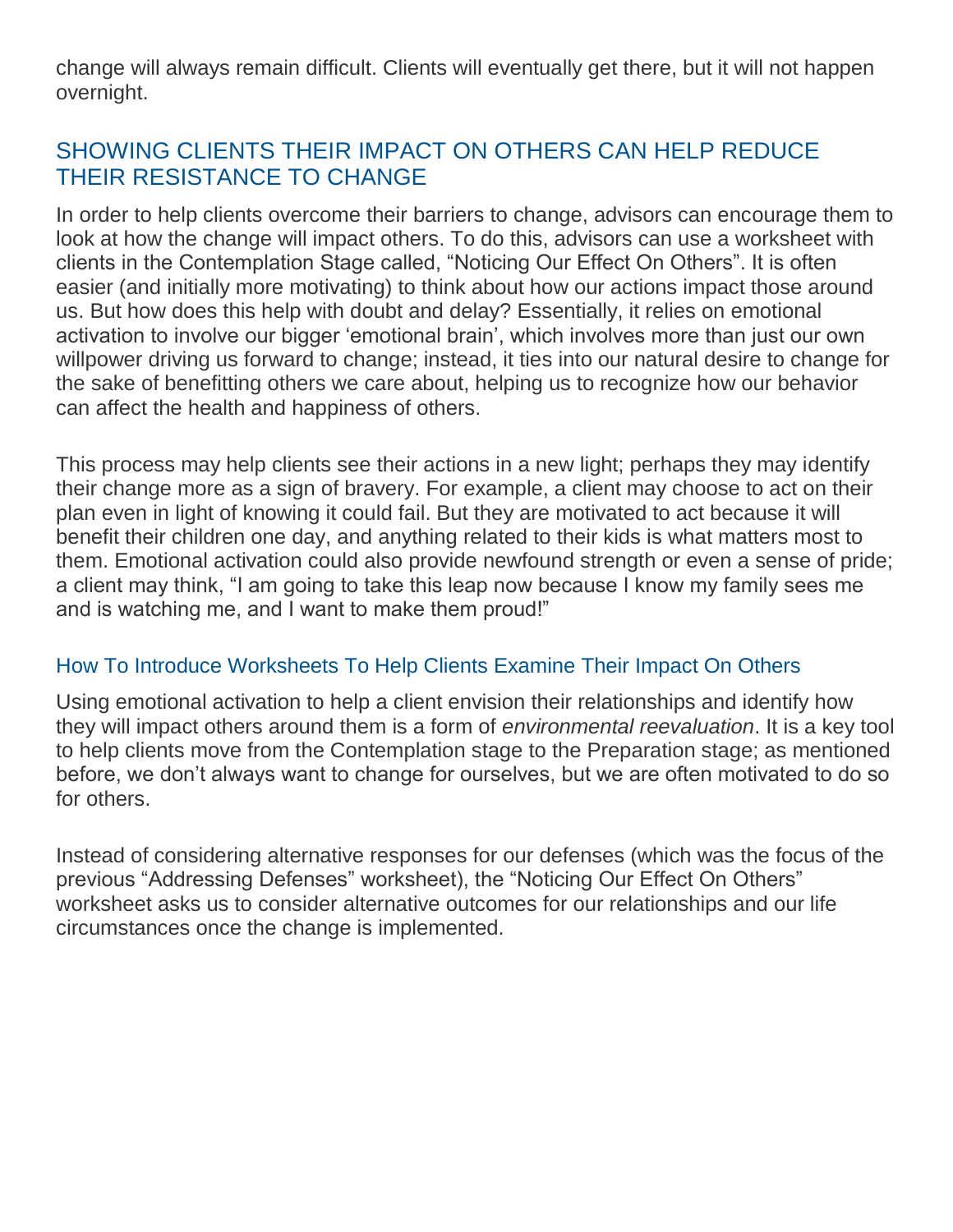| Noticing Our Effect On Others Worksheet                                                                                                                                                        |                                                                                                                 |   |   |   |   |   |              |
|------------------------------------------------------------------------------------------------------------------------------------------------------------------------------------------------|-----------------------------------------------------------------------------------------------------------------|---|---|---|---|---|--------------|
|                                                                                                                                                                                                |                                                                                                                 |   |   |   |   |   | <b>Score</b> |
| Circle the appropriate number to rate how frequently or intensely others<br>react to your unhealthy habits and would react to getting free from them.                                          |                                                                                                                 |   |   |   |   |   |              |
|                                                                                                                                                                                                | Others worry about how my spending and ignoring financial<br>obligations impacts my physical and mental health? |   |   |   |   |   |              |
|                                                                                                                                                                                                | Not At All                                                                                                      | ı | 2 | 3 | 4 | 5 | Intensely    |
|                                                                                                                                                                                                | Others will be happy for me when I achieve my financial goals.                                                  |   |   |   |   |   |              |
|                                                                                                                                                                                                | Not At All                                                                                                      | ı | 2 | 3 | 4 | 5 | Intensely    |
|                                                                                                                                                                                                | Others worry about how my financial behaviors ultimately impact their health, future, or ability.               |   |   |   |   |   |              |
|                                                                                                                                                                                                | Not At All                                                                                                      | ı | 2 | 3 | 4 | 5 | Intensely    |
| Others will feel better about their future and health when they no longer have to worry about<br>some of my financial behaviors, including just ignoring finances and refusing to take action. |                                                                                                                 |   |   |   |   |   |              |
|                                                                                                                                                                                                | Not At All                                                                                                      | ı | 2 | 3 | 4 | 5 | Intensely    |
| I worry about how my unhealthy habits encourage and teach<br>those around me to also live less healthy lives.                                                                                  |                                                                                                                 |   |   |   |   |   |              |
|                                                                                                                                                                                                | Not At All                                                                                                      | ı | 2 | 3 | 4 | 5 | Intensely    |
| Others will feel inspired to work on their unhealthy habits when they see me progressing.                                                                                                      |                                                                                                                 |   |   |   |   |   |              |
|                                                                                                                                                                                                | Not At All                                                                                                      | ı | 2 | 3 | 4 | 5 | Intensely    |
|                                                                                                                                                                                                | Others fear that if I do not change, my financial situation will get worse                                      |   |   |   |   |   |              |
|                                                                                                                                                                                                | Not At All                                                                                                      | ı | 2 | 3 | 4 | 5 | Intensely    |
| Others will feel happy when I keep moving forward even in the face of a setback.                                                                                                               |                                                                                                                 |   |   |   |   |   |              |
|                                                                                                                                                                                                | Not At All                                                                                                      | ı | 2 | 3 | 4 | 5 | Intensely    |

Tally your score. A score of 30 or more indicates that your change will enhance not only your health and happiness, but also the health and happiness of others around you.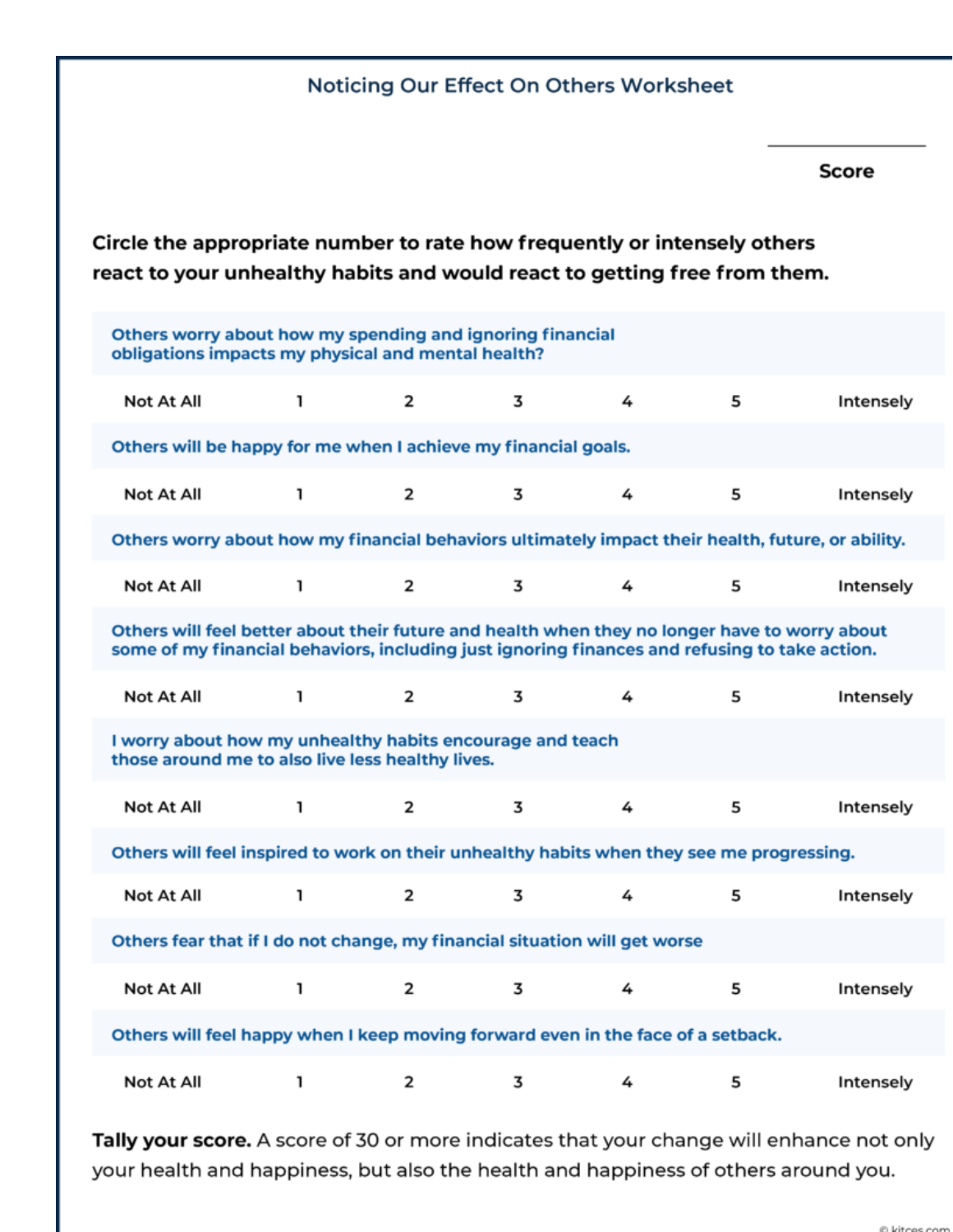So how do you use the "Noticing Our Effect On Others" worksheet? Similar to the "Addressing Defenses" worksheet discussed earlier, how we use it depends in part on the client – are they already familiar with worksheets, and do they need to hear that it is normal to struggle with change? Advisors can talk about the worksheet and the stages of change, or they can introduce it to the client by normalizing the idea that change is difficult.

The "Noticing Our Effect On Others" worksheet can be used right after the "Addressing Defenses" worksheet. Since the first worksheet is meant to help the client pause and contemplate alternative possibilities, they are likely to be abuzz with thoughts, ideas, and new perspectives. As such, suggesting that they continue the exercise to envision how their actions may impact others won't be difficult or weird – they were already doing it and are in the right contemplative mindset to continue.

Advisors can use both the "Addressing Defenses" and the "Noticing Our Effect On Others" worksheets in a single meeting; alternatively, they can review them one at a time in separate meetings. Because these worksheets were initially created as self-help tools, clients who are excited from the outcomes of the first "Addressing Defenses" worksheet could take home with them the "Noticing Our Effect On Others" as a follow-up worksheet to be reviewed on their own. The next meeting can then be used to discuss the worksheet results together, or it can be used to have an open discussion around alternative perspectives, but perhaps keeping the focus on the client's relationships.

*Example 7: Frank, the Financial Advisor, is meeting with his client Carol. In their last meeting together, Frank reviewed the "Addressing Defenses" worksheet with Carol and uncovered some new perspectives she had about her doubts about diversifying her portfolio as a first step in becoming a better role model for her children.*

*Today, Frank decides to continue their conversation by introducing the "Noticing Our Effect On Others" worksheet to help Carol explore her feelings about her potential impact on her family.*

*Frank: Thanks for being open to discussing and sharing your beliefs. It really helps me to understand where you are and how you see progression and change.*

*Carol: Yes, I…it was different, but I did find it interesting and self-insightful to really discuss why I think the things that I do and recognize that there are alternatives.*

*Frank: Great to hear – are you up for one more way to think about alternatives?*

*Carol: Sure, can't hurt, I guess?*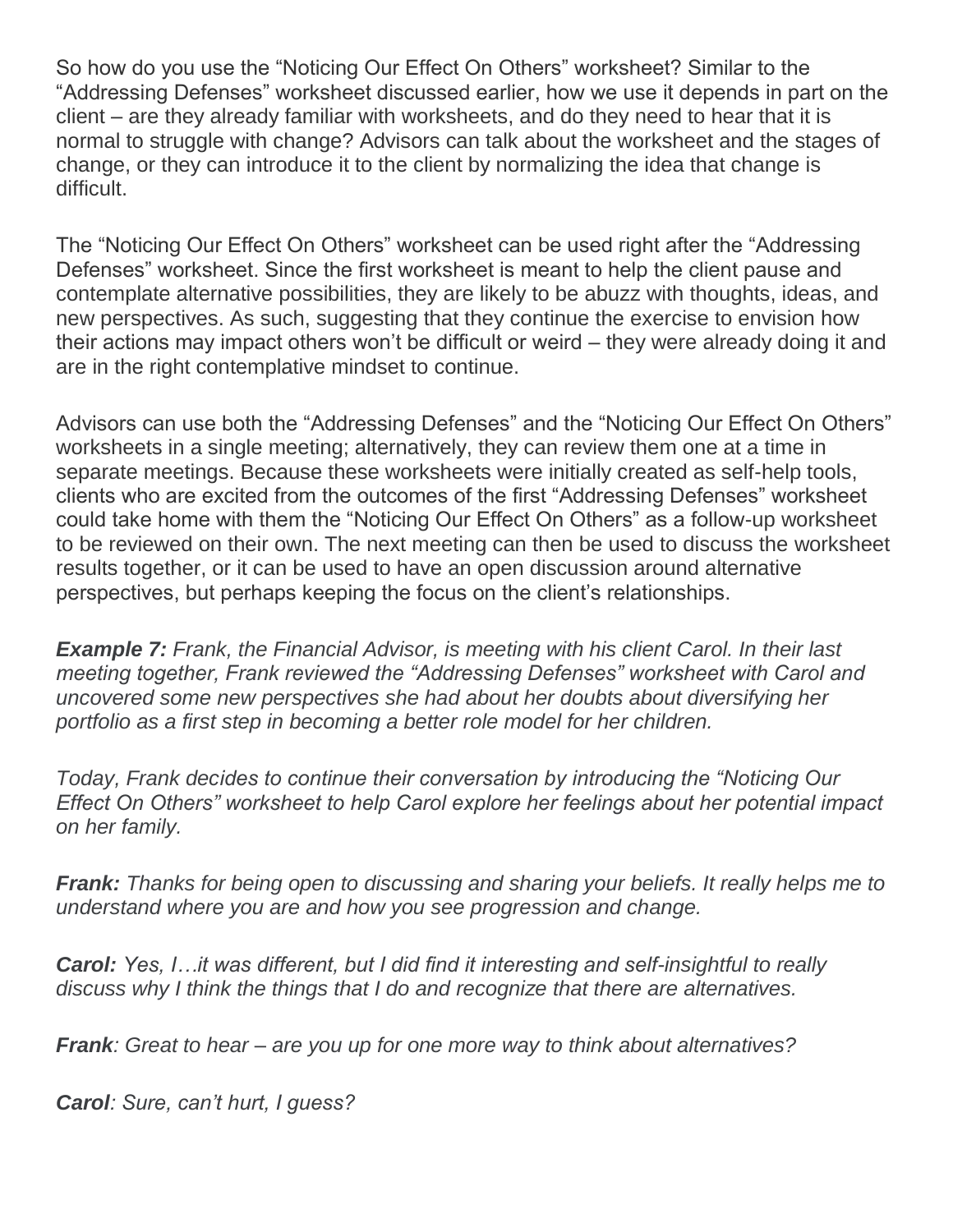*Frank: No, it isn't going to hurt. This second worksheet is a lot about relationships. The*  last time we met, we did an exercise using a worksheet that looked at the way we talk to *ourselves. This exercise helps us think about the others around us and their reactions to our change or not changing.*

If you don't mind me sharing, in my own life, there are times when it is just hard to get *started, but then I think about my kids or my spouse and how they would be happy or proud and gives me a little extra oomph to try – this next worksheet is a lot like that – it helps to actually envision those around us and their feelings toward our change.*

*Carol: Yes, I have had stuff like that in my life too… sometimes you just gotta do it for the kids, as they say.*

*Frank: Exactly, we are going to do it for our loved ones.*

*Frank takes out the worksheet, and the two of them start to walk through it together.*

When using these worksheets, remember that the goal is to move the client from the Contemplation stage to the next stage, which is Preparation. We want to move the client from just *thinking* about the change to actually *preparing* for the change by finding a specific way forward. We will not ask them to do anything just yet, but we must eventually leave the brainstorming phase and move to the planning stages.

'Success', then, is when the client says, "Okay, even in light of being scared [or some other con that they can't yet abandon], I still really want to see my loved ones feeling proud/happy/safe/ content, and so I am going to really put effort into organizing what it will take to implement change." If advisors can get their clients to say in some form that they are ready to prepare, then they have successfully navigated their clients to the Preparation stage!

Doubt and delay should not be reasons for clients to be derailed from their financial plans. Thanks to the Transtheoretical Model (TTM) of change, advisors have tools they can use to address (and lower) their clients' defenses and emotionally activate clients by helping them to reimagine their environment and relationships.

Remember, advisors can – and will! – want to remind clients that the next stage doesn't involve action. Instead, it is all about Preparation. Reminding clients of the steps involved in the process of change can lessen not just their anxiety and stress over the need to immediately come up with *the* answer but also any tendency to resist moving into the Preparation stage.